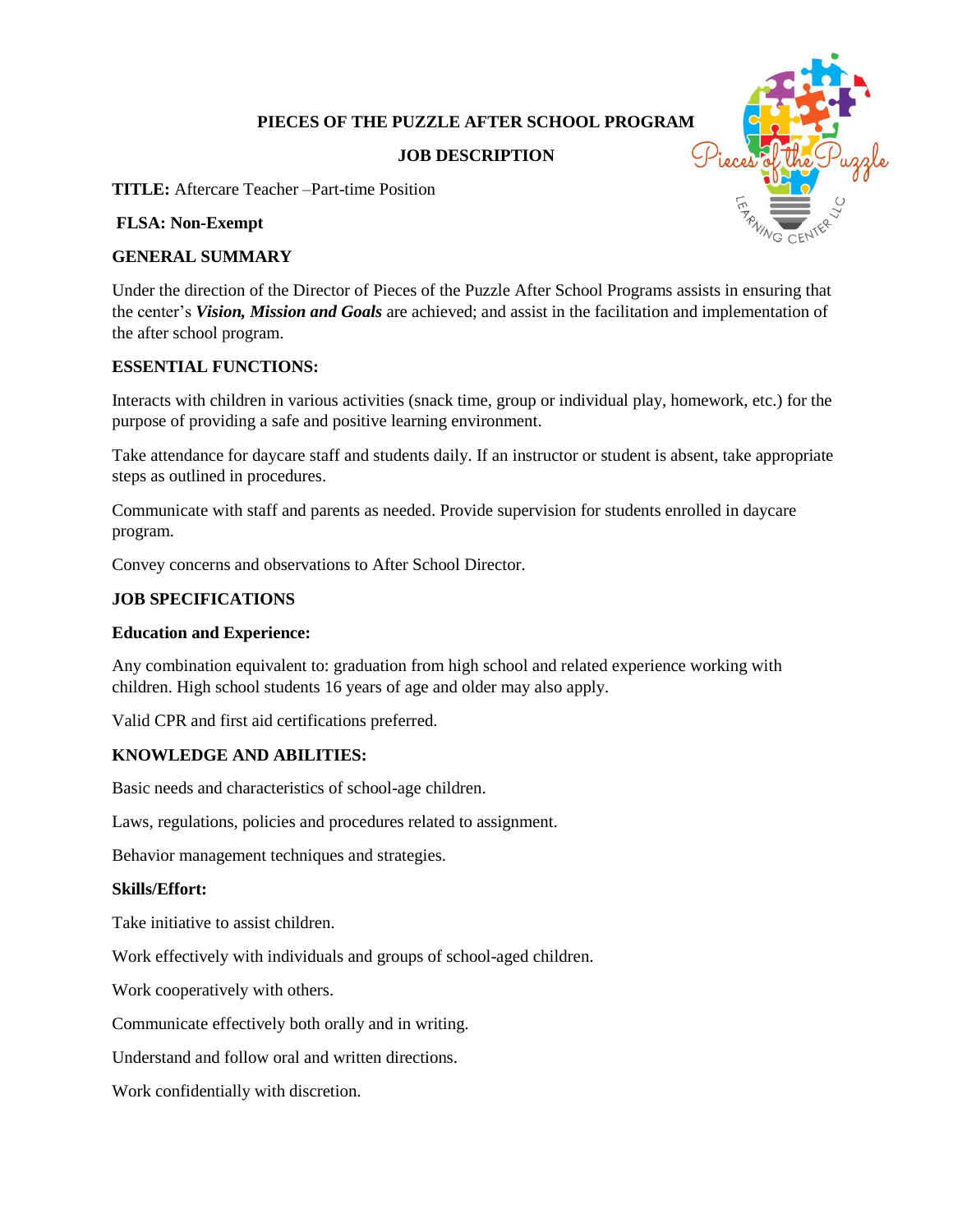Maintain records.

### **Working Conditions:**

Classroom and outdoor environment.

Noisy at times.

Standing for extended periods of time.

Bending at the waist to assist students.

Pieces of the Puzzle Learning Center, LLC is smoke free.

#### **Responsibility**:

To supervise and maintain the safety of students upon arrival to center until parent pick up.

## **DISCLAIMER STATEMENT**

This job description is not intended as a complete listing of job duties. The incumbent is responsible for the performance of other related duties as assigned/required.

# **SIGNATURES:**

| Date: |
|-------|
|       |
| Date: |